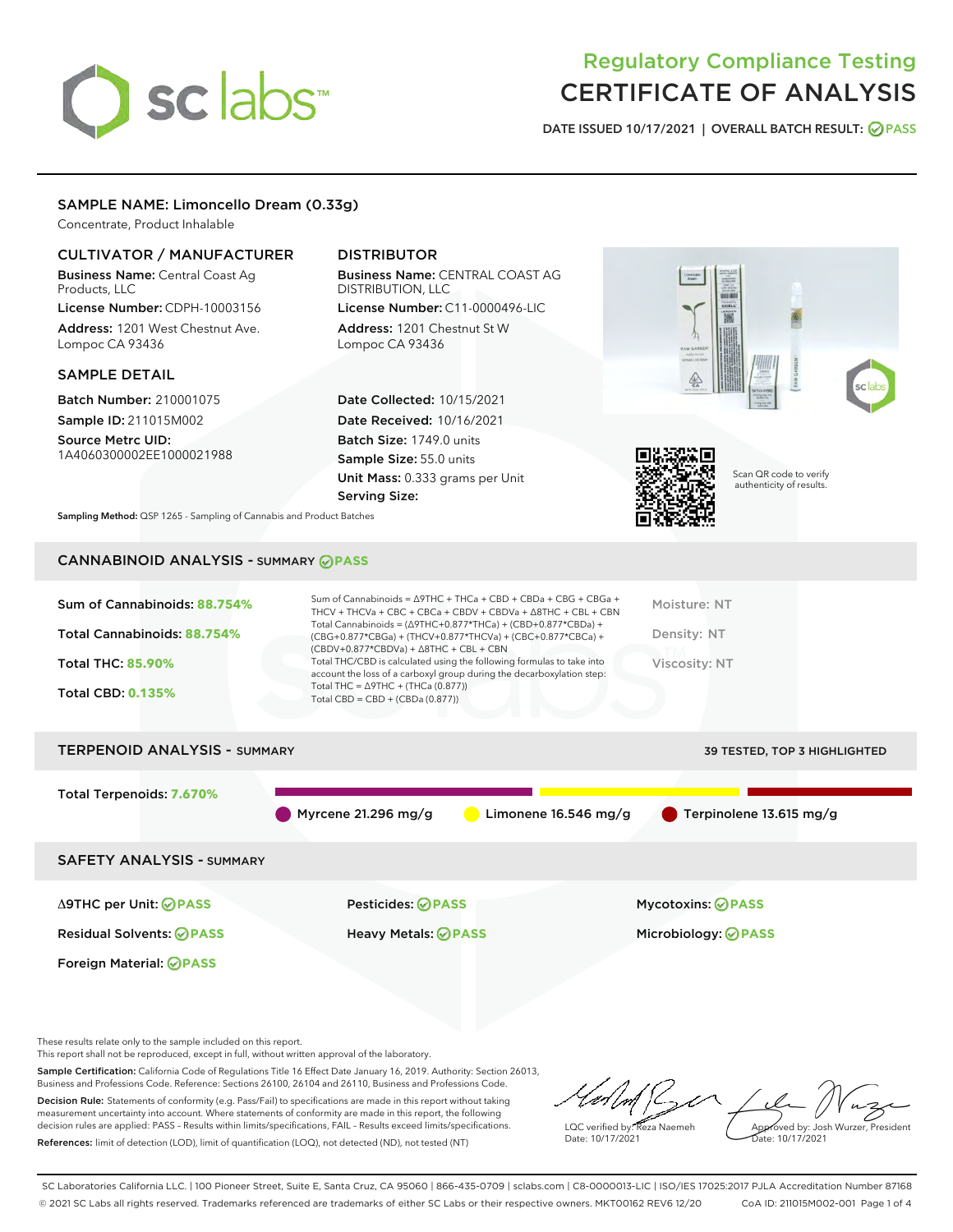



LIMONCELLO DREAM (0.33G) | DATE ISSUED 10/17/2021 | OVERALL BATCH RESULT: ● PASS

#### CANNABINOID TEST RESULTS - 10/16/2021 2 PASS

Tested by high-performance liquid chromatography with diode-array detection (HPLC-DAD). **Method:** QSP 1157 - Analysis of Cannabinoids by HPLC-DAD

#### TOTAL CANNABINOIDS: **88.754%**

Total Cannabinoids (Total THC) + (Total CBD) + (Total CBG) + (Total THCV) + (Total CBC) + (Total CBDV) + ∆8THC + CBL + CBN

TOTAL THC: **85.90%** Total THC (∆9THC+0.877\*THCa)

TOTAL CBD: **0.135%**

Total CBD (CBD+0.877\*CBDa)

TOTAL CBG: 2.039% Total CBG (CBG+0.877\*CBGa)

TOTAL THCV: 0.44% Total THCV (THCV+0.877\*THCVa)

TOTAL CBC: ND Total CBC (CBC+0.877\*CBCa)

TOTAL CBDV: ND Total CBDV (CBDV+0.877\*CBDVa)

| <b>COMPOUND</b>  | LOD/LOQ<br>(mg/g)          | <b>MEASUREMENT</b><br><b>UNCERTAINTY</b><br>mg/g | <b>RESULT</b><br>(mg/g) | <b>RESULT</b><br>(%) |
|------------------|----------------------------|--------------------------------------------------|-------------------------|----------------------|
| <b>A9THC</b>     | 0.06 / 0.26                | ±29.550                                          | 859.00                  | 85.900               |
| <b>CBG</b>       | 0.06 / 0.19                | ±0.803                                           | 20.39                   | 2.039                |
| <b>THCV</b>      | 0.1/0.2                    | ±0.22                                            | 4.4                     | 0.44                 |
| <b>CBN</b>       | 0.1/0.3                    | ±0.16                                            | 2.4                     | 0.24                 |
| <b>CBD</b>       | 0.07 / 0.29                | ±0.063                                           | 1.35                    | 0.135                |
| $\triangle$ 8THC | 0.1/0.4                    | N/A                                              | <b>ND</b>               | <b>ND</b>            |
| THCa             | 0.05/0.14                  | N/A                                              | <b>ND</b>               | <b>ND</b>            |
| <b>THCVa</b>     | 0.07/0.20                  | N/A                                              | <b>ND</b>               | <b>ND</b>            |
| <b>CBDa</b>      | 0.02/0.19                  | N/A                                              | <b>ND</b>               | <b>ND</b>            |
| <b>CBDV</b>      | 0.04 / 0.15                | N/A                                              | <b>ND</b>               | <b>ND</b>            |
| <b>CBDVa</b>     | 0.03/0.53                  | N/A                                              | <b>ND</b>               | <b>ND</b>            |
| <b>CBGa</b>      | 0.1 / 0.2                  | N/A                                              | <b>ND</b>               | <b>ND</b>            |
| <b>CBL</b>       | 0.06 / 0.24                | N/A                                              | <b>ND</b>               | <b>ND</b>            |
| <b>CBC</b>       | 0.2 / 0.5                  | N/A                                              | <b>ND</b>               | <b>ND</b>            |
| <b>CBCa</b>      | 0.07/0.28                  | N/A                                              | <b>ND</b>               | <b>ND</b>            |
|                  | <b>SUM OF CANNABINOIDS</b> |                                                  | 887.54 mg/g             | 88.754%              |

#### **UNIT MASS: 0.333 grams per Unit**

| ∆9THC per Unit                                                                            | 1120 per-package limit | 286.05 mg/unit<br><b>PASS</b> |  |  |
|-------------------------------------------------------------------------------------------|------------------------|-------------------------------|--|--|
| <b>Total THC per Unit</b>                                                                 |                        | 286.05 mg/unit                |  |  |
| <b>CBD per Unit</b>                                                                       |                        | $0.45$ mg/unit                |  |  |
| <b>Total CBD per Unit</b>                                                                 |                        | $0.45$ mg/unit                |  |  |
| Sum of Cannabinoids<br>per Unit                                                           |                        | 295.55 mg/unit                |  |  |
| <b>Total Cannabinoids</b><br>per Unit                                                     |                        | 295.59 mg/unit                |  |  |
| <b>MOISTURE TEST RESULT</b><br><b>DENSITY TEST RESULT</b><br><b>VISCOSITY TEST RESULT</b> |                        |                               |  |  |

Not Tested

Not Tested

Not Tested

#### TERPENOID TEST RESULTS - 10/17/2021

Terpene analysis utilizing gas chromatography-flame ionization detection (GC-FID). **Method:** QSP 1192 - Analysis of Terpenoids by GC-FID

| <b>COMPOUND</b>         | LOD/LOQ<br>(mg/g) | <b>MEASUREMENT</b><br><b>UNCERTAINTY</b><br>mg/g | <b>RESULT</b><br>(mg/g) | <b>RESULT</b><br>(%) |
|-------------------------|-------------------|--------------------------------------------------|-------------------------|----------------------|
| <b>Myrcene</b>          | 0.008 / 0.025     | ±0.2747                                          | 21.296                  | 2.1296               |
| Limonene                | 0.005 / 0.016     | ±0.2366                                          | 16.546                  | 1.6546               |
| Terpinolene             | 0.008 / 0.026     | ±0.2791                                          | 13.615                  | 1.3615               |
| $\beta$ Caryophyllene   | 0.004 / 0.012     | ±0.2919                                          | 8.199                   | 0.8199               |
| $\alpha$ Pinene         | 0.005 / 0.017     | ±0.0313                                          | 3.635                   | 0.3635               |
| $\beta$ Pinene          | 0.004 / 0.014     | ±0.0400                                          | 3.474                   | 0.3474               |
| Ocimene                 | 0.011 / 0.038     | ±0.0750                                          | 2.335                   | 0.2335               |
| $\alpha$ Humulene       | 0.009/0.029       | ±0.0655                                          | 2.042                   | 0.2042               |
| Linalool                | 0.009 / 0.032     | ±0.0508                                          | 1.338                   | 0.1338               |
| <b>Terpineol</b>        | 0.016 / 0.055     | ±0.0432                                          | 0.704                   | 0.0704               |
| Fenchol                 | 0.010 / 0.034     | ±0.0262                                          | 0.677                   | 0.0677               |
| $\alpha$ Phellandrene   | 0.006 / 0.020     | ±0.0068                                          | 0.498                   | 0.0498               |
| 3 Carene                | 0.005 / 0.018     | ±0.0058                                          | 0.406                   | 0.0406               |
| $\alpha$ Terpinene      | 0.005 / 0.017     | ±0.0051                                          | 0.342                   | 0.0342               |
| Camphene                | 0.005 / 0.015     | ±0.0037                                          | 0.325                   | 0.0325               |
| Valencene               | 0.009 / 0.030     | ±0.0150                                          | 0.218                   | 0.0218               |
| trans-ß-Farnesene       | 0.008 / 0.025     | ±0.0067                                          | 0.188                   | 0.0188               |
| $\gamma$ Terpinene      | 0.006 / 0.018     | ±0.0032                                          | 0.186                   | 0.0186               |
| $\alpha$ Bisabolol      | 0.008 / 0.026     | ±0.0076                                          | 0.143                   | 0.0143               |
| <b>Borneol</b>          | 0.005 / 0.016     | ±0.0048                                          | 0.114                   | 0.0114               |
| p-Cymene                | 0.005 / 0.016     | ±0.0026                                          | 0.096                   | 0.0096               |
| Caryophyllene<br>Oxide  | 0.010 / 0.033     | ±0.0040                                          | 0.088                   | 0.0088               |
| Fenchone                | 0.009 / 0.028     | ±0.0014                                          | 0.048                   | 0.0048               |
| Eucalyptol              | 0.006 / 0.018     | ±0.0010                                          | 0.041                   | 0.0041               |
| Sabinene                | 0.004 / 0.014     | ±0.0004                                          | 0.035                   | 0.0035               |
| Nerolidol               | 0.009 / 0.028     | ±0.0021                                          | 0.033                   | 0.0033               |
| Sabinene Hydrate        | 0.006 / 0.022     | ±0.0012                                          | 0.031                   | 0.0031               |
| Geraniol                | 0.002 / 0.007     | ±0.0008                                          | 0.019                   | 0.0019               |
| Citronellol             | 0.003 / 0.010     | ±0.0008                                          | 0.017                   | 0.0017               |
| Nerol                   | 0.003 / 0.011     | ±0.0005                                          | 0.011                   | 0.0011               |
| Guaiol                  | 0.009 / 0.030     | N/A                                              | $<$ LOQ                 | <loq< th=""></loq<>  |
| (-)-Isopulegol          | 0.005 / 0.016     | N/A                                              | ND                      | ND                   |
| Camphor                 | 0.006 / 0.019     | N/A                                              | <b>ND</b>               | <b>ND</b>            |
| Isoborneol              | 0.004 / 0.012     | N/A                                              | <b>ND</b>               | ND                   |
| Menthol                 | 0.008 / 0.025     | N/A                                              | <b>ND</b>               | ND                   |
| $R-(+)$ -Pulegone       | 0.003 / 0.011     | N/A                                              | ND                      | <b>ND</b>            |
| <b>Geranyl Acetate</b>  | 0.004 / 0.014     | N/A                                              | <b>ND</b>               | ND                   |
| $\alpha$ Cedrene        | 0.005 / 0.016     | N/A                                              | ND                      | ND                   |
| Cedrol                  | 0.008 / 0.027     | N/A                                              | <b>ND</b>               | ND                   |
| <b>TOTAL TERPENOIDS</b> |                   |                                                  | 76.700 mg/g             | 7.670%               |

SC Laboratories California LLC. | 100 Pioneer Street, Suite E, Santa Cruz, CA 95060 | 866-435-0709 | sclabs.com | C8-0000013-LIC | ISO/IES 17025:2017 PJLA Accreditation Number 87168 © 2021 SC Labs all rights reserved. Trademarks referenced are trademarks of either SC Labs or their respective owners. MKT00162 REV6 12/20 CoA ID: 211015M002-001 Page 2 of 4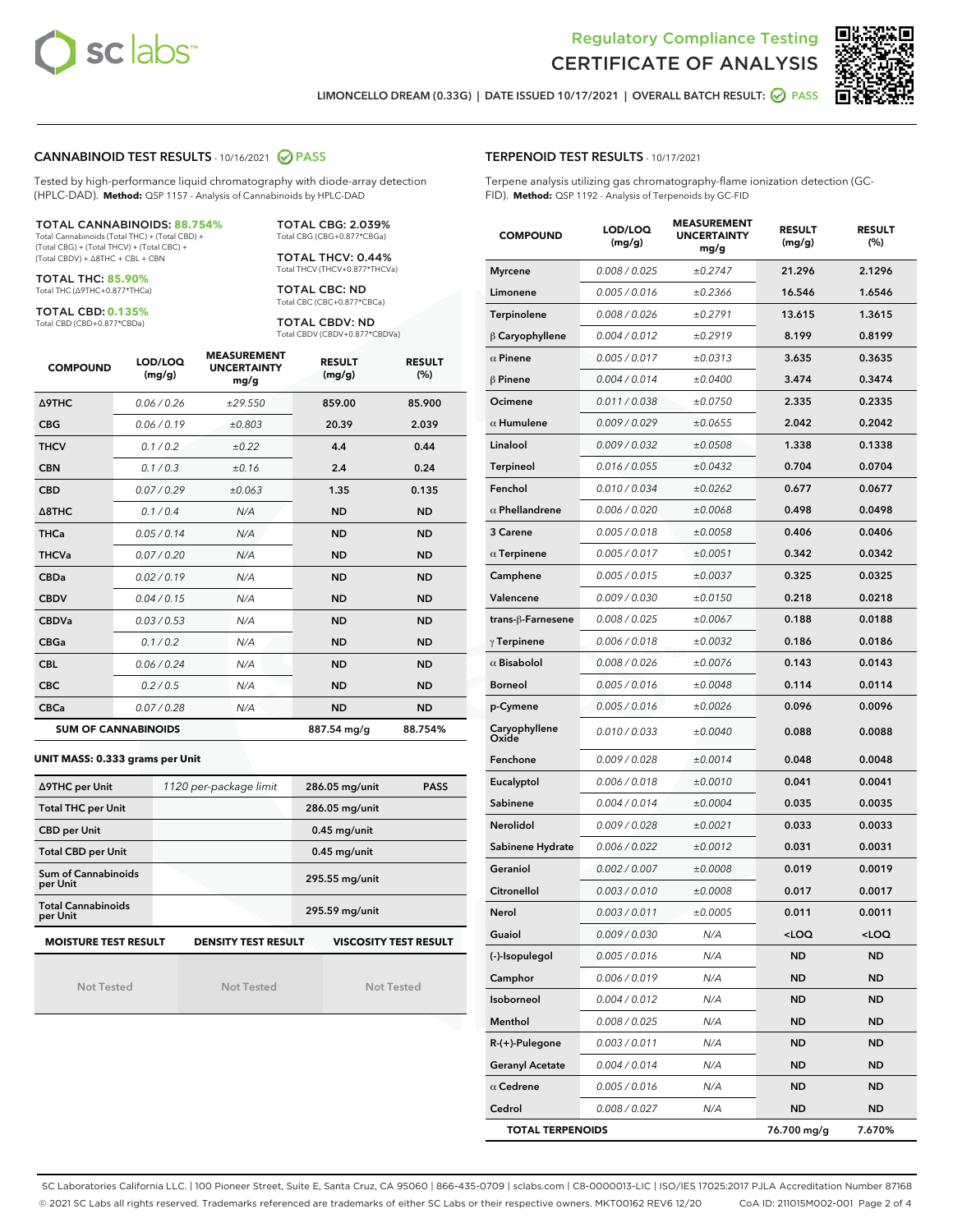



LIMONCELLO DREAM (0.33G) | DATE ISSUED 10/17/2021 | OVERALL BATCH RESULT: <mark>⊘</mark> PASS

# CATEGORY 1 PESTICIDE TEST RESULTS - 10/17/2021 2 PASS

Pesticide and plant growth regulator analysis utilizing high-performance liquid chromatography-mass spectrometry (HPLC-MS) or gas chromatography-mass spectrometry (GC-MS). \*GC-MS utilized where indicated. **Method:** QSP 1212 - Analysis of Pesticides and Mycotoxins by LC-MS or QSP 1213 - Analysis of Pesticides by GC-MS

| 0.03 / 0.08<br><b>ND</b><br><b>PASS</b><br>Aldicarb<br>$\ge$ LOD<br>N/A<br>Carbofuran<br>0.02 / 0.05<br>$\ge$ LOD<br>N/A<br><b>ND</b><br><b>PASS</b><br>Chlordane*<br>0.03 / 0.08<br>$\ge$ LOD<br>N/A<br><b>ND</b><br><b>PASS</b><br>Chlorfenapyr*<br>0.03/0.10<br>$\ge$ LOD<br>N/A<br><b>ND</b><br><b>PASS</b><br>Chlorpyrifos<br>0.02 / 0.06<br>N/A<br><b>ND</b><br><b>PASS</b><br>$\ge$ LOD<br>Coumaphos<br>0.02 / 0.07<br>N/A<br><b>ND</b><br><b>PASS</b><br>$\ge$ LOD<br>Daminozide<br>0.02 / 0.07<br>N/A<br><b>ND</b><br><b>PASS</b><br>$\ge$ LOD<br><b>DDVP</b><br>0.03/0.09<br>$>$ LOD<br>N/A<br><b>ND</b><br><b>PASS</b><br>(Dichlorvos)<br>Dimethoate<br>0.03 / 0.08<br>$\ge$ LOD<br><b>ND</b><br><b>PASS</b><br>N/A<br>0.03/0.10<br>N/A<br><b>ND</b><br><b>PASS</b><br>Ethoprop(hos)<br>$>$ LOD<br>N/A<br><b>ND</b><br><b>PASS</b><br>Etofenprox<br>0.02 / 0.06<br>$\ge$ LOD<br>Fenoxycarb<br>0.03 / 0.08<br>$\ge$ LOD<br>N/A<br><b>ND</b><br><b>PASS</b><br>0.03 / 0.08<br>$\ge$ LOD<br>N/A<br><b>ND</b><br><b>PASS</b><br>Fipronil<br>Imazalil<br>0.02 / 0.06<br>$\geq$ LOD<br>N/A<br><b>ND</b><br><b>PASS</b><br><b>Methiocarb</b><br>0.02 / 0.07<br>$\ge$ LOD<br>N/A<br><b>ND</b><br><b>PASS</b><br>Methyl<br>0.03/0.10<br>N/A<br><b>ND</b><br><b>PASS</b><br>$\ge$ LOD<br>parathion<br>0.03/0.09<br><b>Mevinphos</b><br>$\ge$ LOD<br>N/A<br><b>ND</b><br><b>PASS</b><br>Paclobutrazol<br>0.02 / 0.05<br>$>$ LOD<br>N/A<br><b>ND</b><br><b>PASS</b><br>0.03 / 0.09<br>N/A<br>$\ge$ LOD<br><b>ND</b><br><b>PASS</b><br>Propoxur<br>0.03 / 0.08<br><b>ND</b><br><b>PASS</b><br>Spiroxamine<br>$\ge$ LOD<br>N/A<br>Thiacloprid<br>0.03/0.10<br>$\ge$ LOD<br>N/A<br><b>ND</b><br><b>PASS</b> | <b>COMPOUND</b> | LOD/LOQ<br>$(\mu g/g)$ | <b>ACTION</b><br><b>LIMIT</b><br>$(\mu g/g)$ | <b>MEASUREMENT</b><br><b>UNCERTAINTY</b><br>$\mu$ g/g | <b>RESULT</b><br>$(\mu g/g)$ | <b>RESULT</b> |
|---------------------------------------------------------------------------------------------------------------------------------------------------------------------------------------------------------------------------------------------------------------------------------------------------------------------------------------------------------------------------------------------------------------------------------------------------------------------------------------------------------------------------------------------------------------------------------------------------------------------------------------------------------------------------------------------------------------------------------------------------------------------------------------------------------------------------------------------------------------------------------------------------------------------------------------------------------------------------------------------------------------------------------------------------------------------------------------------------------------------------------------------------------------------------------------------------------------------------------------------------------------------------------------------------------------------------------------------------------------------------------------------------------------------------------------------------------------------------------------------------------------------------------------------------------------------------------------------------------------------------------------------------------------------------------------------------------|-----------------|------------------------|----------------------------------------------|-------------------------------------------------------|------------------------------|---------------|
|                                                                                                                                                                                                                                                                                                                                                                                                                                                                                                                                                                                                                                                                                                                                                                                                                                                                                                                                                                                                                                                                                                                                                                                                                                                                                                                                                                                                                                                                                                                                                                                                                                                                                                         |                 |                        |                                              |                                                       |                              |               |
|                                                                                                                                                                                                                                                                                                                                                                                                                                                                                                                                                                                                                                                                                                                                                                                                                                                                                                                                                                                                                                                                                                                                                                                                                                                                                                                                                                                                                                                                                                                                                                                                                                                                                                         |                 |                        |                                              |                                                       |                              |               |
|                                                                                                                                                                                                                                                                                                                                                                                                                                                                                                                                                                                                                                                                                                                                                                                                                                                                                                                                                                                                                                                                                                                                                                                                                                                                                                                                                                                                                                                                                                                                                                                                                                                                                                         |                 |                        |                                              |                                                       |                              |               |
|                                                                                                                                                                                                                                                                                                                                                                                                                                                                                                                                                                                                                                                                                                                                                                                                                                                                                                                                                                                                                                                                                                                                                                                                                                                                                                                                                                                                                                                                                                                                                                                                                                                                                                         |                 |                        |                                              |                                                       |                              |               |
|                                                                                                                                                                                                                                                                                                                                                                                                                                                                                                                                                                                                                                                                                                                                                                                                                                                                                                                                                                                                                                                                                                                                                                                                                                                                                                                                                                                                                                                                                                                                                                                                                                                                                                         |                 |                        |                                              |                                                       |                              |               |
|                                                                                                                                                                                                                                                                                                                                                                                                                                                                                                                                                                                                                                                                                                                                                                                                                                                                                                                                                                                                                                                                                                                                                                                                                                                                                                                                                                                                                                                                                                                                                                                                                                                                                                         |                 |                        |                                              |                                                       |                              |               |
|                                                                                                                                                                                                                                                                                                                                                                                                                                                                                                                                                                                                                                                                                                                                                                                                                                                                                                                                                                                                                                                                                                                                                                                                                                                                                                                                                                                                                                                                                                                                                                                                                                                                                                         |                 |                        |                                              |                                                       |                              |               |
|                                                                                                                                                                                                                                                                                                                                                                                                                                                                                                                                                                                                                                                                                                                                                                                                                                                                                                                                                                                                                                                                                                                                                                                                                                                                                                                                                                                                                                                                                                                                                                                                                                                                                                         |                 |                        |                                              |                                                       |                              |               |
|                                                                                                                                                                                                                                                                                                                                                                                                                                                                                                                                                                                                                                                                                                                                                                                                                                                                                                                                                                                                                                                                                                                                                                                                                                                                                                                                                                                                                                                                                                                                                                                                                                                                                                         |                 |                        |                                              |                                                       |                              |               |
|                                                                                                                                                                                                                                                                                                                                                                                                                                                                                                                                                                                                                                                                                                                                                                                                                                                                                                                                                                                                                                                                                                                                                                                                                                                                                                                                                                                                                                                                                                                                                                                                                                                                                                         |                 |                        |                                              |                                                       |                              |               |
|                                                                                                                                                                                                                                                                                                                                                                                                                                                                                                                                                                                                                                                                                                                                                                                                                                                                                                                                                                                                                                                                                                                                                                                                                                                                                                                                                                                                                                                                                                                                                                                                                                                                                                         |                 |                        |                                              |                                                       |                              |               |
|                                                                                                                                                                                                                                                                                                                                                                                                                                                                                                                                                                                                                                                                                                                                                                                                                                                                                                                                                                                                                                                                                                                                                                                                                                                                                                                                                                                                                                                                                                                                                                                                                                                                                                         |                 |                        |                                              |                                                       |                              |               |
|                                                                                                                                                                                                                                                                                                                                                                                                                                                                                                                                                                                                                                                                                                                                                                                                                                                                                                                                                                                                                                                                                                                                                                                                                                                                                                                                                                                                                                                                                                                                                                                                                                                                                                         |                 |                        |                                              |                                                       |                              |               |
|                                                                                                                                                                                                                                                                                                                                                                                                                                                                                                                                                                                                                                                                                                                                                                                                                                                                                                                                                                                                                                                                                                                                                                                                                                                                                                                                                                                                                                                                                                                                                                                                                                                                                                         |                 |                        |                                              |                                                       |                              |               |
|                                                                                                                                                                                                                                                                                                                                                                                                                                                                                                                                                                                                                                                                                                                                                                                                                                                                                                                                                                                                                                                                                                                                                                                                                                                                                                                                                                                                                                                                                                                                                                                                                                                                                                         |                 |                        |                                              |                                                       |                              |               |
|                                                                                                                                                                                                                                                                                                                                                                                                                                                                                                                                                                                                                                                                                                                                                                                                                                                                                                                                                                                                                                                                                                                                                                                                                                                                                                                                                                                                                                                                                                                                                                                                                                                                                                         |                 |                        |                                              |                                                       |                              |               |
|                                                                                                                                                                                                                                                                                                                                                                                                                                                                                                                                                                                                                                                                                                                                                                                                                                                                                                                                                                                                                                                                                                                                                                                                                                                                                                                                                                                                                                                                                                                                                                                                                                                                                                         |                 |                        |                                              |                                                       |                              |               |
|                                                                                                                                                                                                                                                                                                                                                                                                                                                                                                                                                                                                                                                                                                                                                                                                                                                                                                                                                                                                                                                                                                                                                                                                                                                                                                                                                                                                                                                                                                                                                                                                                                                                                                         |                 |                        |                                              |                                                       |                              |               |
|                                                                                                                                                                                                                                                                                                                                                                                                                                                                                                                                                                                                                                                                                                                                                                                                                                                                                                                                                                                                                                                                                                                                                                                                                                                                                                                                                                                                                                                                                                                                                                                                                                                                                                         |                 |                        |                                              |                                                       |                              |               |
|                                                                                                                                                                                                                                                                                                                                                                                                                                                                                                                                                                                                                                                                                                                                                                                                                                                                                                                                                                                                                                                                                                                                                                                                                                                                                                                                                                                                                                                                                                                                                                                                                                                                                                         |                 |                        |                                              |                                                       |                              |               |
|                                                                                                                                                                                                                                                                                                                                                                                                                                                                                                                                                                                                                                                                                                                                                                                                                                                                                                                                                                                                                                                                                                                                                                                                                                                                                                                                                                                                                                                                                                                                                                                                                                                                                                         |                 |                        |                                              |                                                       |                              |               |

#### CATEGORY 2 PESTICIDE TEST RESULTS - 10/17/2021 @ PASS

| <b>COMPOUND</b>          | LOD/LOO<br>$(\mu g/g)$ | <b>ACTION</b><br>LIMIT<br>$(\mu g/g)$ | <b>MEASUREMENT</b><br><b>UNCERTAINTY</b><br>µg/g | <b>RESULT</b><br>$(\mu g/g)$ | <b>RESULT</b> |  |
|--------------------------|------------------------|---------------------------------------|--------------------------------------------------|------------------------------|---------------|--|
| Abamectin                | 0.03/0.10              | 0.1                                   | N/A                                              | <b>ND</b>                    | <b>PASS</b>   |  |
| Acephate                 | 0.02/0.07              | 0.1                                   | N/A                                              | <b>ND</b>                    | <b>PASS</b>   |  |
| Acequinocyl              | 0.02/0.07              | 0.1                                   | N/A                                              | <b>ND</b>                    | <b>PASS</b>   |  |
| Acetamiprid              | 0.02 / 0.05            | 0.1                                   | N/A                                              | <b>ND</b>                    | <b>PASS</b>   |  |
| Azoxystrobin             | 0.02/0.07              | 0.1                                   | N/A                                              | <b>ND</b>                    | <b>PASS</b>   |  |
| <b>Bifenazate</b>        | 0.01 / 0.04            | 0.1                                   | N/A                                              | <b>ND</b>                    | <b>PASS</b>   |  |
| <b>Bifenthrin</b>        | 0.02 / 0.05            | 3                                     | N/A                                              | <b>ND</b>                    | <b>PASS</b>   |  |
| <b>Boscalid</b>          | 0.03/0.09              | 0.1                                   | N/A                                              | <b>ND</b>                    | <b>PASS</b>   |  |
| Captan                   | 0.19/0.57              | 0.7                                   | N/A                                              | <b>ND</b>                    | <b>PASS</b>   |  |
| Carbaryl                 | 0.02/0.06              | 0.5                                   | N/A                                              | <b>ND</b>                    | <b>PASS</b>   |  |
| Chlorantranilip-<br>role | 0.04/0.12              | 10                                    | N/A                                              | <b>ND</b>                    | <b>PASS</b>   |  |
| Clofentezine             | 0.03/0.09              | 0.1                                   | N/A                                              | <b>ND</b>                    | <b>PASS</b>   |  |

# CATEGORY 2 PESTICIDE TEST RESULTS - 10/17/2021 continued

| <b>COMPOUND</b>               | LOD/LOQ<br>(µg/g) | <b>ACTION</b><br><b>LIMIT</b><br>$(\mu g/g)$ | <b>MEASUREMENT</b><br><b>UNCERTAINTY</b><br>µg/g | <b>RESULT</b><br>(µg/g) | <b>RESULT</b> |
|-------------------------------|-------------------|----------------------------------------------|--------------------------------------------------|-------------------------|---------------|
| Cyfluthrin                    | 0.12 / 0.38       | $\overline{c}$                               | N/A                                              | ND                      | <b>PASS</b>   |
| Cypermethrin                  | 0.11 / 0.32       | $\mathcal{I}$                                | N/A                                              | ND                      | <b>PASS</b>   |
| <b>Diazinon</b>               | 0.02 / 0.05       | 0.1                                          | N/A                                              | <b>ND</b>               | <b>PASS</b>   |
| Dimethomorph                  | 0.03 / 0.09       | 2                                            | N/A                                              | ND                      | <b>PASS</b>   |
| Etoxazole                     | 0.02 / 0.06       | 0.1                                          | N/A                                              | ND                      | <b>PASS</b>   |
| Fenhexamid                    | 0.03 / 0.09       | 0.1                                          | N/A                                              | ND                      | <b>PASS</b>   |
| Fenpyroximate                 | 0.02 / 0.06       | 0.1                                          | N/A                                              | <b>ND</b>               | <b>PASS</b>   |
| Flonicamid                    | 0.03 / 0.10       | 0.1                                          | N/A                                              | ND                      | <b>PASS</b>   |
| Fludioxonil                   | 0.03 / 0.10       | 0.1                                          | N/A                                              | ND                      | <b>PASS</b>   |
| Hexythiazox                   | 0.02 / 0.07       | 0.1                                          | N/A                                              | ND                      | <b>PASS</b>   |
| Imidacloprid                  | 0.04 / 0.11       | 5                                            | N/A                                              | ND                      | <b>PASS</b>   |
| Kresoxim-methyl               | 0.02 / 0.07       | 0.1                                          | N/A                                              | ND                      | <b>PASS</b>   |
| Malathion                     | 0.03 / 0.09       | 0.5                                          | N/A                                              | <b>ND</b>               | <b>PASS</b>   |
| Metalaxyl                     | 0.02 / 0.07       | $\overline{c}$                               | N/A                                              | ND                      | <b>PASS</b>   |
| Methomyl                      | 0.03 / 0.10       | 1                                            | N/A                                              | ND                      | <b>PASS</b>   |
| Myclobutanil                  | 0.03 / 0.09       | 0.1                                          | N/A                                              | <b>ND</b>               | <b>PASS</b>   |
| Naled                         | 0.02 / 0.07       | 0.1                                          | N/A                                              | ND                      | <b>PASS</b>   |
| Oxamyl                        | 0.04 / 0.11       | 0.5                                          | N/A                                              | ND                      | <b>PASS</b>   |
| Pentachloronitro-<br>benzene* | 0.03 / 0.09       | 0.1                                          | N/A                                              | ND                      | <b>PASS</b>   |
| Permethrin                    | 0.04 / 0.12       | 0.5                                          | N/A                                              | ND                      | <b>PASS</b>   |
| Phosmet                       | 0.03 / 0.10       | 0.1                                          | N/A                                              | ND                      | <b>PASS</b>   |
| Piperonylbu-<br>toxide        | 0.02 / 0.07       | 3                                            | N/A                                              | ND                      | <b>PASS</b>   |
| Prallethrin                   | 0.03 / 0.08       | 0.1                                          | N/A                                              | ND                      | <b>PASS</b>   |
| Propiconazole                 | 0.02 / 0.07       | 0.1                                          | N/A                                              | ND                      | <b>PASS</b>   |
| Pyrethrins                    | 0.04 / 0.12       | 0.5                                          | N/A                                              | ND                      | <b>PASS</b>   |
| Pyridaben                     | 0.02 / 0.07       | 0.1                                          | N/A                                              | <b>ND</b>               | <b>PASS</b>   |
| Spinetoram                    | 0.02 / 0.07       | 0.1                                          | N/A                                              | ND                      | <b>PASS</b>   |
| Spinosad                      | 0.02 / 0.07       | 0.1                                          | N/A                                              | ND                      | <b>PASS</b>   |
| Spiromesifen                  | 0.02 / 0.05       | 0.1                                          | N/A                                              | <b>ND</b>               | <b>PASS</b>   |
| Spirotetramat                 | 0.02 / 0.06       | 0.1                                          | N/A                                              | ND                      | <b>PASS</b>   |
| Tebuconazole                  | 0.02 / 0.07       | 0.1                                          | N/A                                              | ND                      | <b>PASS</b>   |
| Thiamethoxam                  | 0.03 / 0.10       | 5                                            | N/A                                              | <b>ND</b>               | <b>PASS</b>   |
| Trifloxystrobin               | 0.03 / 0.08       | 0.1                                          | N/A                                              | <b>ND</b>               | <b>PASS</b>   |

SC Laboratories California LLC. | 100 Pioneer Street, Suite E, Santa Cruz, CA 95060 | 866-435-0709 | sclabs.com | C8-0000013-LIC | ISO/IES 17025:2017 PJLA Accreditation Number 87168 © 2021 SC Labs all rights reserved. Trademarks referenced are trademarks of either SC Labs or their respective owners. MKT00162 REV6 12/20 CoA ID: 211015M002-001 Page 3 of 4